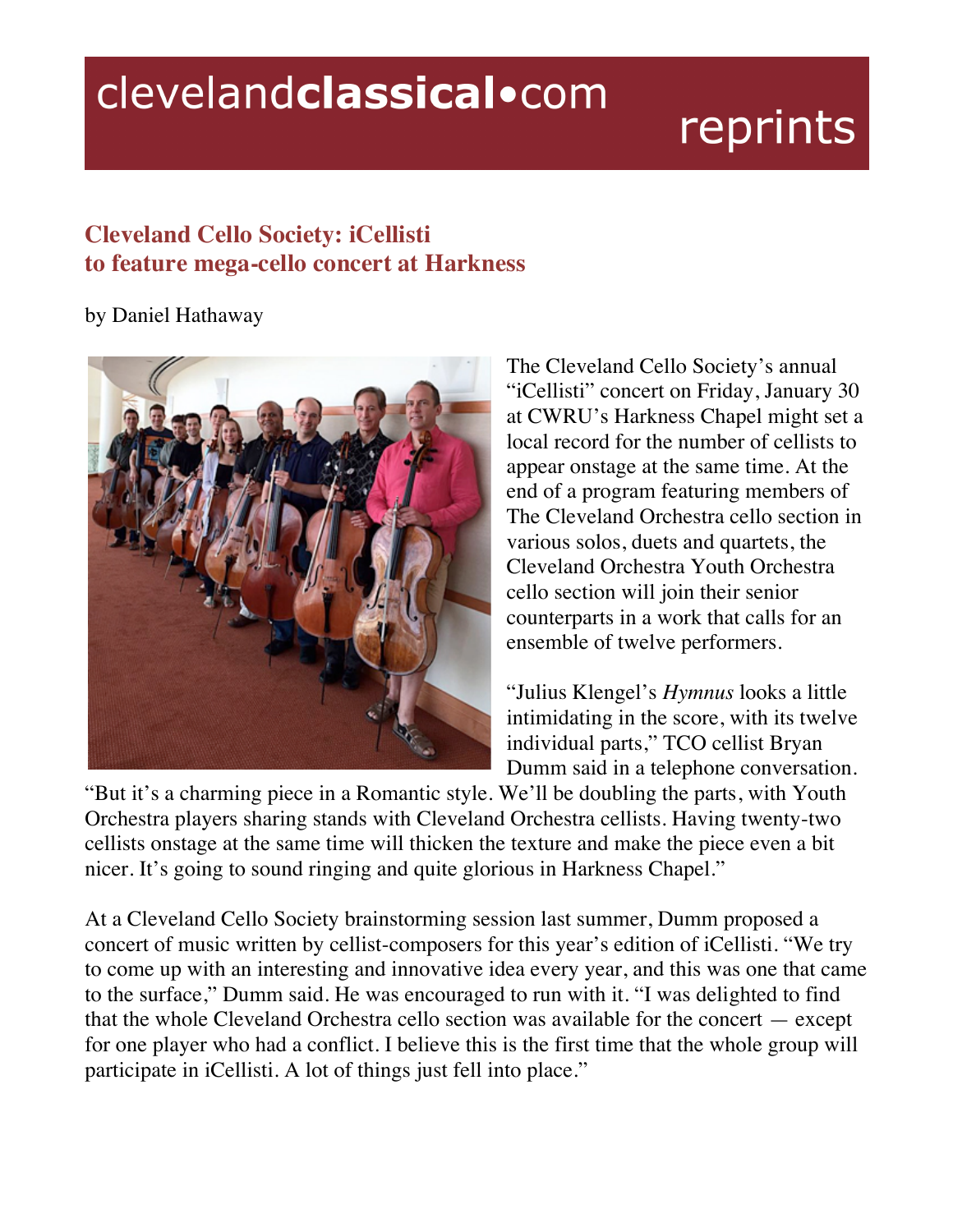

Having taken the lead in designing the program for January 30, Dumm (left) will also serve as narrator for the concert. "My personal journey into music for multiple cellos began seven or eight years ago when I was asked to teach a graduate course in cello repertoire at Cleveland State University. There was no curriculum, so I began to research what music was available and fell in love with the repertoire."

The program will feature a series of soloists — Brian Thornton in Carlo Alfredo Piatti's *Caprice No. 1,*  Richard Weiss in Gaspar Cassadó's *Requiebros*, and Mark Kosower in Adrien-François Servais's *Souvenir* 

*de Spa,* with the collaboration of pianist Jee-Won Oh — plus duets and quartets by Cervetto, Berteau, Boccherini and Fitzenhagen. "A focal point is Mark's *Souvenir,"*  Dumm said. "Most cellists consider it completely unplayable, but our section leader is very willing to learn new music."

As it turned out, not all the composers on the program were practitioners of the instrument. "Richard Wagner wasn't a cellist, of course, so that's a stretch. But Friedrich Grützmacher, who arranged the *Feierliches Stück* from *Lohengrin* for four cellos, is very well known, and stands in the long tradition of cellists arranging other people's music."

Bryan Dumm isn't absolutely sure who first had the idea of creating music for multiple cellos. "The earliest work on Friday's program is a canon for two cellos, but that comes out of the baroque trio sonata tradition where one cello takes the solo line and the other plays continuo. As for ensemble pieces, the earliest one we're doing is one of Wilhelm Fitzenhagen's concert waltzes for four cellos. We were looking for cellists who had strong influences on great composers. He's best known as the dedicatee for Tchaikovsky's *Rococo Variations,* and is responsible for determining the order of the variations most often played today. The concert waltz is a very nice piece."

How is it that music for multiple cellos works so well? "We all like each other a lot," Dumm said. "Cellists are pretty easygoing and we don't tend to get on each other's nerves too much. The 'mellow cello' is an accurate stereotype. And because we're so often all alone in chamber music, it's fun to have the opportunity to play together."

So many of Dumm's colleagues came forward with repertoire suggestions for this year's iCellisti that not every proposal made it onto the program. "We could easily have filled another recital," he said. "Right now it has the right sort of flow and variety to it. I'm glad to have all my colleagues together for it."